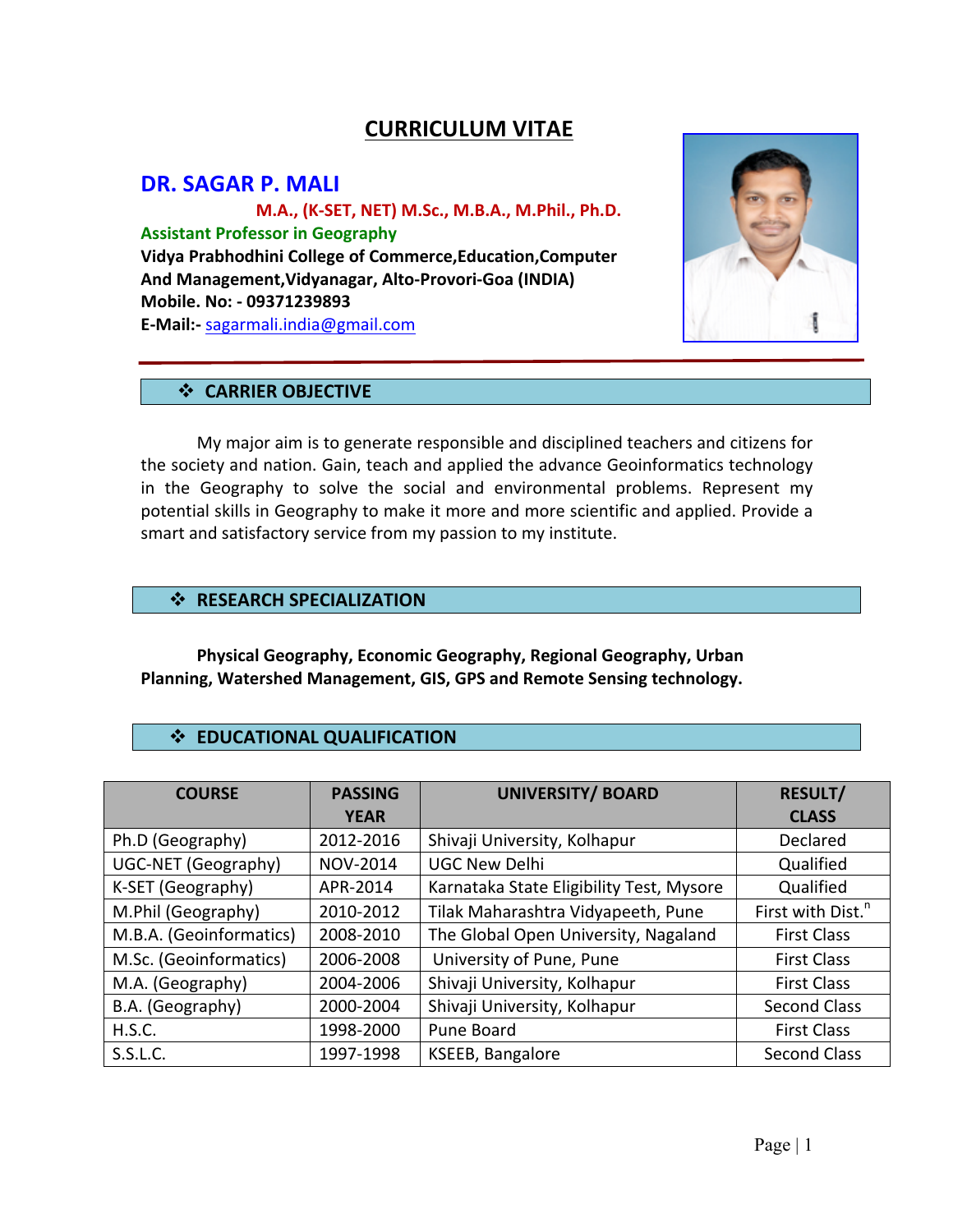## $\div$  **GIS SOFTWARE SKILL**

- 1) Arc GIS -10.3
- 2) Erdas Imagine-9.3
- 3) LPS. (Leica Photogrammetry Suite)
- 4) ENVI (Environmental Visualizing Image)
- 5) Arc view 3.2a
- 6) AutoCAD
- 7) QGIS 2.14 with SAGA

# $\div$  **PAPER PUBLICATIONS IN INTERNATIONAL- NATIONAL JOURNALS**

| Sr.No          | <b>Paper Title</b>                         | <b>Journal Name</b>                      | <b>ISSN</b> | <b>Pub. Date</b> |
|----------------|--------------------------------------------|------------------------------------------|-------------|------------------|
| $\mathbf{1}$   | Flood Vulnerability of the part of Karad   | International Journal of                 |             |                  |
|                | Region, Satara District, Maharashtra using | Advancements in Research and             | 2278-7763   | <b>July 2012</b> |
|                | Remote Sending and GIS Technique           | technology, Vol.2, Issue 2. Pp. 1-7.     |             |                  |
| $\overline{2}$ | Morphometric Analysis and Watershed        | International Journal of                 |             |                  |
|                | Development Prioritization of Hiranyakeshi | Environmental Sciences, Vol. 3, No.1.    | 0976-4402   | <b>July 2012</b> |
|                | Basin in Maharashtra, India                | pp. 525-534.                             |             |                  |
| 3              | Generation of 3D City Model for Urban      | Global Journal of Research in            |             |                  |
|                | Utility Information System Using Digital   | Engineering, Vol.12, Iss.3, Ver.1.       | 2249-4596   | Aug. 2012        |
|                | Photogrammetry and GIS Technology          | pp. 26-30.                               |             |                  |
| 4              | Urban-Land Use Land Cover Detection        | International Journal of Scientific      |             |                  |
|                | of Aurangabad<br>City<br>Analysis<br>Using | Research and Publications, Vol.2,        | 2250-3153   | Sept.            |
|                | <b>Geoinformatics Techniques</b>           | Issue.9. pp. 1-5                         |             | 2012             |
| 5              | Geoinformatics Application<br>for<br>Urban | International Journal of Computer        |             |                  |
|                | Utilities Information System: A Case Study | Applications, Vol.65, No.22,             | 0975-8887   | Mar. 2013        |
|                | of Pune City, Maharashtra, India           | pp. 33-39                                |             |                  |
| 6              | Watershed<br>Characterization<br>and       | International Journal of Innovative      |             |                  |
|                | Prioritization of Tulasi Sub-Watershed: A  | Research in Science, Engineering and     | 2319-8753   | June 2013        |
|                | Geospatial Approach                        | Technology, Vol.2, Issue.6.              |             |                  |
|                |                                            | pp. 2182-2189                            |             |                  |
| $\overline{7}$ | Study of Urban Land Suitability Assessment | International Journal of Computer        |             |                  |
|                | Using Remote Sensing and GIS: A Case       | Applications, Vol. 74, No. 10, pp. 20-26 | 0975-8887   | <b>July 2013</b> |
|                | Study of Khairgarh in Chattisgarh          |                                          |             |                  |
| 8              | for<br>Geoinformatic<br>Techniques         | International Journal of Emerging        |             |                  |
|                | Morphometric Analysis of Tarapur Creek     | <b>Technology and Advance</b>            | 2250-2459   | Oct. 2013        |
|                | Catchment, India                           | Engineering, Vol.3, Issue. 10, pp. 219-  |             |                  |
|                |                                            | 223.                                     |             |                  |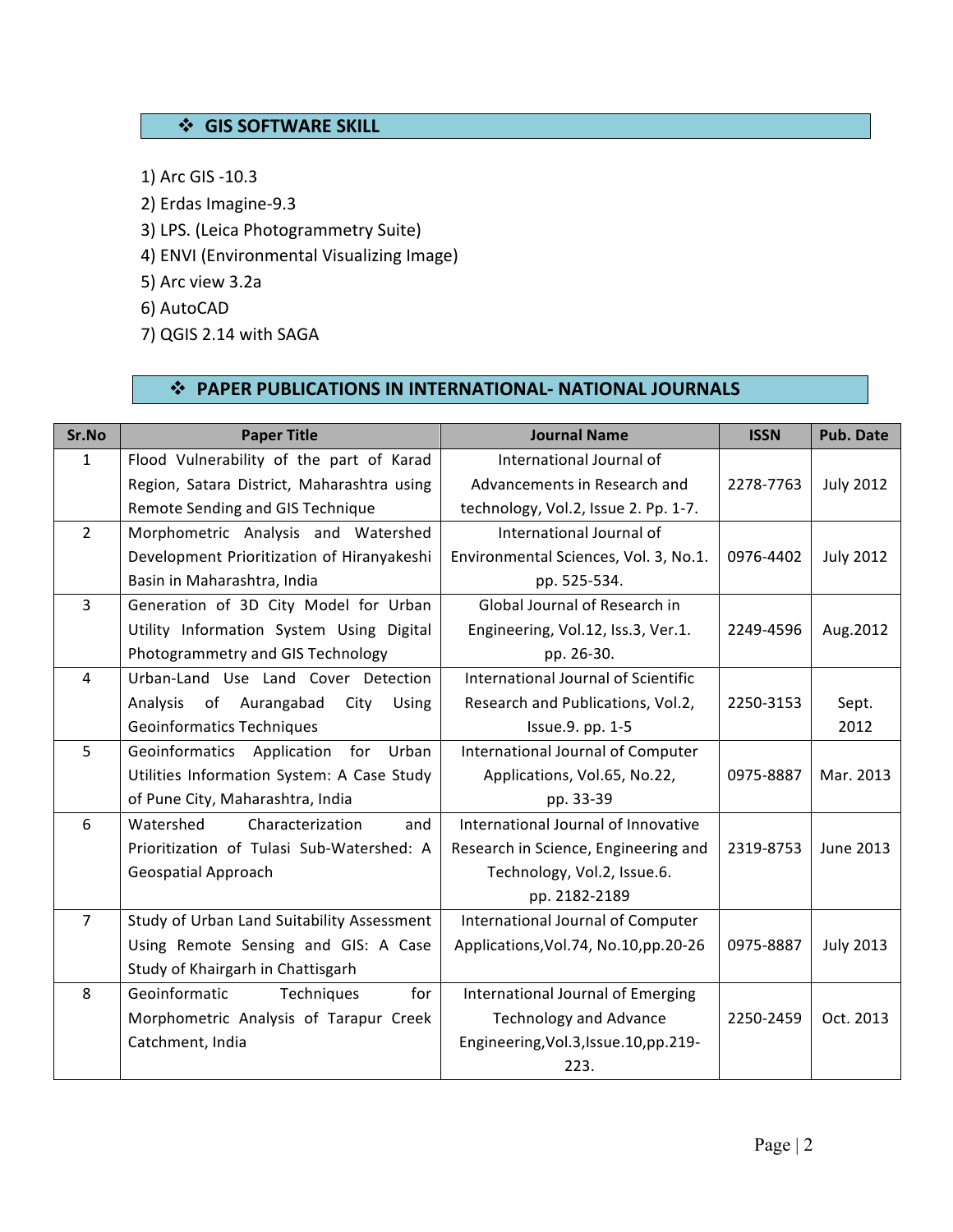| Sr.No | <b>Paper Title</b>                                                            | <b>Journal</b>                                                     | <b>ISSN</b> | <b>Pub. Date</b> |
|-------|-------------------------------------------------------------------------------|--------------------------------------------------------------------|-------------|------------------|
| 9     | Analysis for Urban<br>Emergency<br>Network                                    | International Journal of Advance                                   |             |                  |
|       | India:<br><b>Sevices</b><br>in<br>Solapur<br>City,<br>A                       | Computer Technology, Vol.2, No.5,                                  | 2319-7900   | Nov.2013         |
|       | Geoinformatic Approach.                                                       | pp. 56-60                                                          |             |                  |
| 10    | Network Analysis for Urban Utility Services                                   | International Journal for                                          |             |                  |
|       | Using Geoinformatic Technique: A Case Study                                   | Innovative Research in Science,                                    | 2319-8753   | Nov. 2013        |
|       | of Solapur City(Maharashtra), INDIA.                                          | Engineering and Technology,                                        |             |                  |
|       |                                                                               | Vol.2, Issue.11, pp. 6131-6139                                     |             |                  |
| 11    | Micro Level of Soil Degradation in Krishna                                    | Caribbean Journal of Science and                                   |             |                  |
|       | Canal Command Area (Maharashtra) Using                                        | Technology, Vol.1, pp.160-165.                                     | 0799-3757   | Dec. 2013        |
|       | <b>Geospatial Techniques</b>                                                  |                                                                    |             |                  |
| 12    | Assessment of Soil salinity in Southern Shirol                                | International Journal of                                           |             |                  |
|       | Tehsil of Maharashtra (India) Using IDW                                       | Agriculture Innovation and                                         | 2319-1473   | Dec. 2013        |
|       | <b>Geospatial Technique</b>                                                   | Research. Vol. 2, Isue.3, pp.331-                                  |             |                  |
|       |                                                                               | 335                                                                |             |                  |
| 13    | Potential Roof Rain Water Harvesting in                                       | Quest Journals, Journal of                                         |             |                  |
|       | Pirwadi<br>Village<br>of<br>Kolhapur<br>District,                             | Humanities and Social Science,                                     | 2321-9467   | Jan. 2014        |
|       | Maharashtra (India): A Geospatial Approach                                    | Vol.1, Issue.4, pp.19-24                                           |             |                  |
| 14    | Change Detection Analysis of Hiranyakeshi                                     | International Journal of Research                                  |             |                  |
|       | Basin Using Multi-Temporal Remote Sensing<br>Data and Geoinformatic Technique | Studies in Science, Engineering<br>and Technology, Vol.1, Issue.2, | 2349-4751   | May 2014         |
|       |                                                                               | $pp.1-6$                                                           |             |                  |
| 15    | Land Capability Classification in Hiranyakeshi                                | International Journal of                                           |             |                  |
|       | of<br>Maharashtra<br>(India):<br><b>Basin</b><br>A                            | <b>Engineering and Technical</b>                                   | 2321-0869   | <b>June 2014</b> |
|       | Geoinformatic Approach                                                        | Research, Vol.2, Issue.6,pp. 18-21                                 |             |                  |
|       | Geoinformatics Approach for Watershed                                         | International Journal of Scientific                                |             |                  |
| 16    | Characterization<br>in<br>Kasari<br><b>Basin</b><br>of                        | and Engineering Research, Vol.4,                                   | 2229-5518   | April            |
|       | Maharashtra, India.                                                           | Issue 6, April 2015.                                               |             | 2015             |
|       |                                                                               |                                                                    |             |                  |
|       | Ecocrop Model Approach for Agro-climatic                                      | Universal Journal of Environmental                                 |             |                  |
| 17    | Crop Suitability in Bhogavati River Basin of                                  | Research and Technology. Vol 5,                                    | 2249-0256   | Nov. 2015        |
|       | Kolhapur District, Maharashtra, INDIA                                         | Issue 5, pp. 259-264                                               |             |                  |
| 18    | Spatio-Temporal Analysis of Sex-Ratio in                                      | Communicated with Goa                                              |             | April            |
|       | Satara District of Maharashtra                                                | Geographer                                                         |             | 2016             |
|       |                                                                               |                                                                    |             |                  |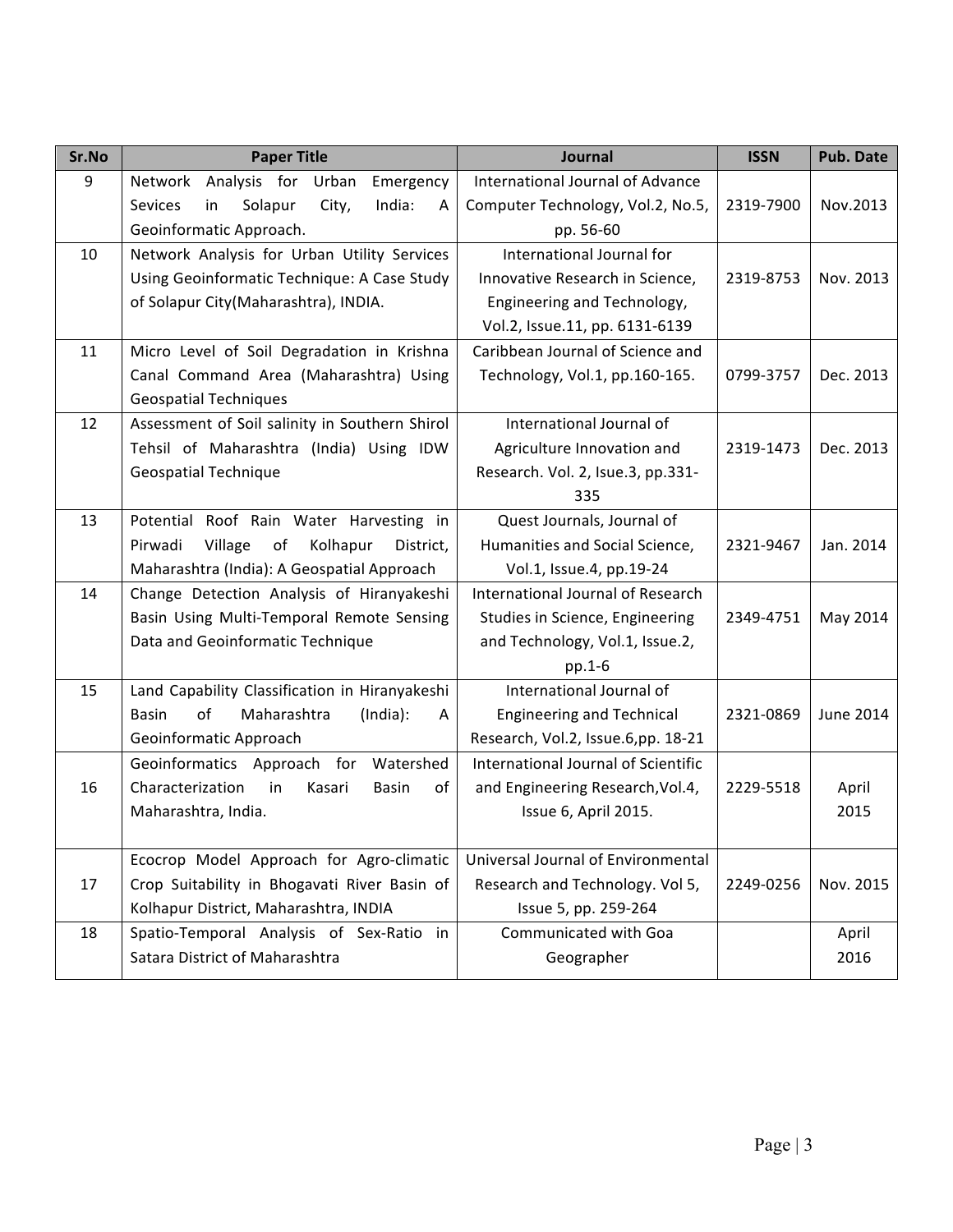# $\div$  **PAPER PRESENT: NATONAL / INTERNATIONAL CONFERENCES/ TRAINING**

| Sr.No | Name of Seminar/ Conference/Workshop                   | <b>Date</b>                          | <b>Title of Paper</b>                    |
|-------|--------------------------------------------------------|--------------------------------------|------------------------------------------|
|       | National seminar on " Resource Utilization and         |                                      |                                          |
| 1.    | Development"<br>organized<br>Regional<br>by<br>Shivaji | $28^{th}$ & $30^{th}$                | "Tobacco Cultivation in Nipani Region:   |
|       | Vidyapeeth Boogol Shikshak Sangh and Department of     | Jan 2005                             | A Geographical Study"                    |
|       | Geography, Shivaji University Kolhapur.                |                                      |                                          |
|       | ICSSR sponsored National seminar on " Industralization |                                      |                                          |
|       | Rural Development" organized<br>and<br>by<br>Shivaji   | $25^{th}$ to $27^{th}$               | "Cadastral Level study of Water logged   |
| 2     | Vidyapeeth Boogol Shikshak Sangh and Department of     | Feb.2010                             | and Saline area in Krishna Canal         |
|       | Geography, Shivaji University Kolhapur.                |                                      | Command Area using GIS"                  |
|       | UGC Sponsored National seminar on " Problems and       | $14^{th}$ & $15^{th}$                | "Marphometric Analysis and               |
| 3     | Prospects of agricultural Development in India"        | Dec 2011                             | Watershed Development Prioritization     |
|       | organized by Rajashri Chhatrapati Shahu College,       |                                      | of Hiranyakeshi Basin Using GIS          |
|       | Kolhapur.                                              |                                      | Techniques"                              |
|       | International Conference on "Geospatial Technologies   | $26^{th}$ to $29^{th}$               | "Generation of 3D City Model for         |
| 4     | and Applications" Geomatrix 12, Organized by Center    | Feb. 2012                            | Urban Utility Information System using   |
|       | of Studies in Resources Engineering, IIT, Bombay       |                                      | Digital Photogrammetry and GIS           |
|       |                                                        |                                      | technology"                              |
|       | International Conference on " Sustainable Water        |                                      | Prioritization<br>Vedganga<br>Sub-<br>of |
| 5     | Resource Development and Management" organized         | $20^{th}$ & $21^{st}$                | Watersheds Using Morphometric &          |
|       | by Department of Environmental Science, Shivaji        | Dec. 2012                            | Geoinformatic Techniques                 |
|       | University, Kolhapur                                   |                                      |                                          |
|       | International Conference on " Sustainable Water        |                                      | Application of Change<br>Detection       |
| 6     | Resource Development and Management" organized         | $20^{th}$ & $21^{st}$                | Technique for Land Use/ Land Cover       |
|       | by Department of Environmental Science, Shivaji        | Dec.2012                             | Analysis of Hiranyakeshi Basin           |
|       | University, Kolhapur                                   |                                      |                                          |
|       | National Seminar on "Earth Observation & Geo-          |                                      | of<br>Detection<br>Land<br>Capability    |
| 7     | information Sciences for Environment and Sustainable   | $7th$ to $9th$                       | Classification of Hiranyakeshi Basin     |
|       | Development",<br>organized<br>by<br>Centre<br>for      | Feb. 2013                            | <b>Using Geoinformatics Techniques</b>   |
|       | Geoinformatics, University of Mumbai.                  |                                      |                                          |
|       | National Seminar on "Resource<br>Appraisal<br>and      |                                      | Application of Geoinformatics in Urban   |
| 8     | Sustainable Regional Development" Sponsored<br>by      | $12^{th}$ & $13^{th}$                | Health Care: A Case Study of             |
|       | UGC-SAP-DRS-I & Organized by Department of             | March                                | Aurangabad City in Maharashtra, INDIA    |
|       | Geography, Shivaji University, Kolhapur                | 2013                                 |                                          |
|       | UGC Sponsored two day National workshop on             | $20^{th}$ & $21^{st}$                | Adoption of roof rainwater Harvesting    |
| 9     | "Application of Remote Sensing Technology and GIS in   | September                            | Technique to Mitigate the problem of     |
|       | Disaster Management" organized by Elphinston           | 2013                                 | Scarcity: A Geoinformatic<br>water       |
|       | college, Mumbai                                        |                                      | Approach                                 |
|       | Participated in training program on "Advanced          | $23^{\text{rd}}$ to $27^{\text{th}}$ |                                          |
| 10    | Watershed Modelling in Water Resources" organized      | September                            | <b>Training Programme</b>                |
|       | National<br>Water Academy,<br>Central<br>water<br>by   | 2013                                 |                                          |
|       | commission, Govt. of India                             |                                      |                                          |
|       | UGC Sponsored two days national level seminar on       | $27^{th}$ & 28 th                    | Urban Solid Waste Management by          |
| 11    | "Impact of Urbanization on Environment" organized by   | Sept. 2013                           | using Geoinformatics Techniques: A       |
|       | D.R.Mane Mahavidyalaya, Kagal                          |                                      | case Study of Gwalior City               |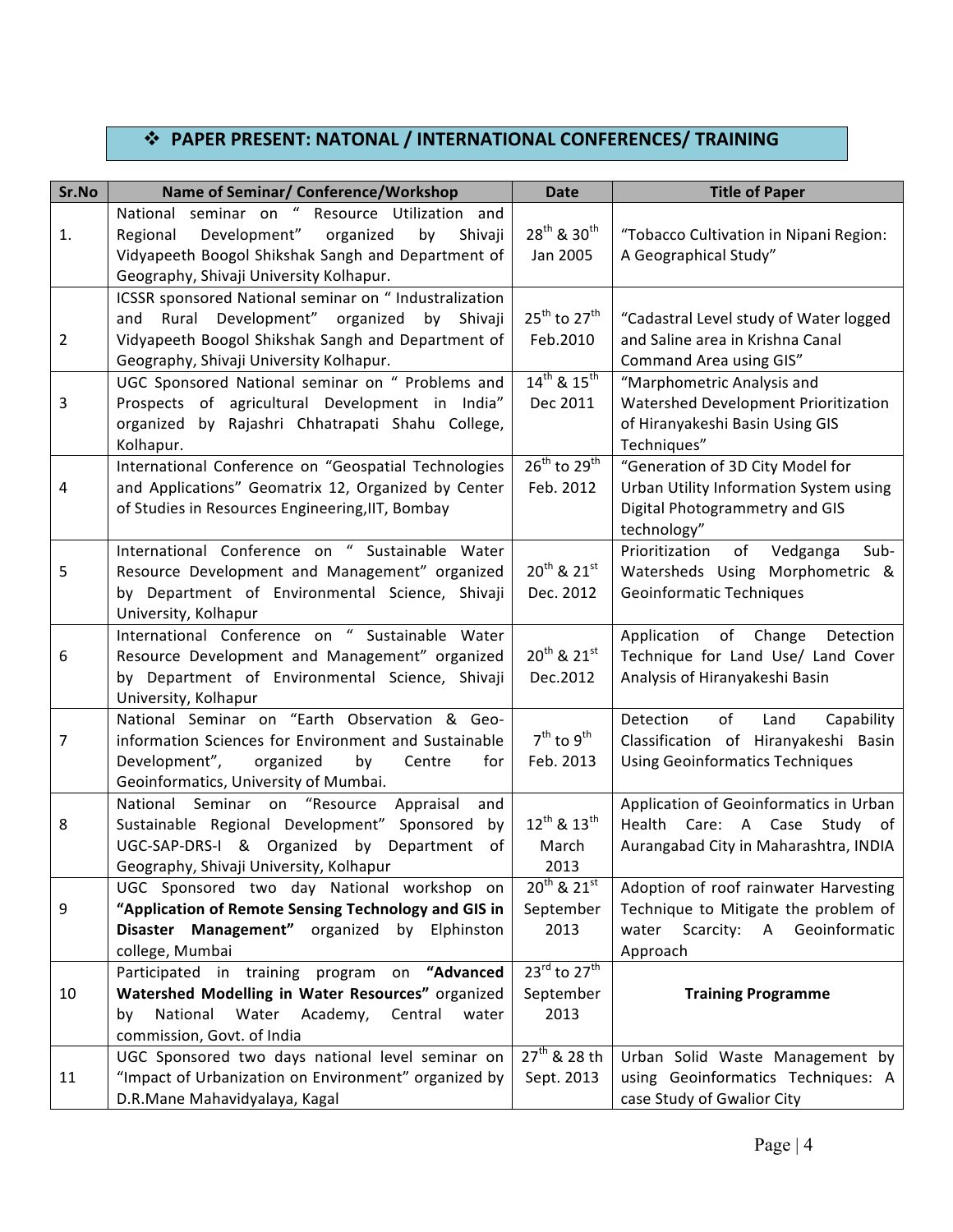| Sr.No | Name of Seminar/ Conference/Workshop                      | <b>Date</b>             | <b>Title of Paper</b>                     |
|-------|-----------------------------------------------------------|-------------------------|-------------------------------------------|
|       | Three days International conference on " Biosciences      | $19^{th}$ , $20^{th}$ & | of<br>of<br>Soil<br>Estimation<br>Erosion |
| 12    | with Special Reference to Environmental Issues"           | $21^{st}$               | Hiranyakeshi Basin Using RUSLE Model      |
|       | organized by Department of Zoology, Shivaji University,   | December                | and Geospatial techniques.                |
|       | Kolhapur                                                  | 2013                    |                                           |
|       | UGC-SAP, DST-FIST and DST-PURSE sponsored National        | $20th$ and              | Identification<br>of<br>less<br>developed |
| 13    | Conference on "Resource Planning and Development:         | $21^{\text{st}}$        | Regions<br>Strategy<br>for their<br>and   |
|       | Indian Scenario", Organized by Department of              | February                | Development: A Case Study of BIMARU       |
|       | Geography<br>and Department of Environmental              | 2015                    | States.                                   |
|       | Science, Shivaji University, Kolhapur                     |                         |                                           |
|       | UGC-SAP, DST-FIST and DST-PURSE sponsored National        | $20th$ and              | Sub-Basin wise Run-off Estimation for     |
| 14    | Conference on "Resource Planning and Development:         | $21^{st}$               | Water Conservation in Hiranyakeshi        |
|       | Indian Scenario", Organized by Department of              | February                | Basin: A Geographical Approach            |
|       | Department of Environmental<br>Geography<br>and           | 2015                    |                                           |
|       | Science, Shivaji University, Kolhapur                     |                         |                                           |
|       | ICSSR Sponsored two days National Seminar on              | $26th$ and              | Changing forest of Western Ghats:         |
| 15    | "Western Ghat- The World Heritage: Environment and        | 27 <sup>th</sup> March  | Application of Tasseled cap<br>and        |
|       | Development" organized by Department of Geography,        | 2015                    | Maximum Entropy Approach                  |
|       | College of Arts and Science, Dodamarg                     |                         |                                           |
|       | National<br>Seminar<br>"Sustainable<br>Agricultural<br>on | $28^{th}$ & $29^{th}$   | "Land<br>Suitability<br>of<br>Analysis    |
| 16    | Development Planning" organized by Department of          | August                  | Hiranyakeshi Basin using Geospatial       |
|       | Geography, Vivekanand College Kolhapur                    | 2015                    | Techniques"                               |
| 17    | National Seminar on "Trajectories and Prospects in        | $30^{th}$ & $31^{st}$   | Application of Geo-spatial technology     |
|       | Geography" Organized by Dept. of Geography, Mumbai        | March                   | in Spatio-temporal Analysis of Coastal    |
|       | University, Mumbai.                                       | 2016                    | Area: A case Study of Anjunem Beach,      |
|       |                                                           |                         | Goa                                       |

## $\div$  **PROJECT WORKS :**

**1. Socio-Economical Study:-** In M.A. done the project on *"Tribal population and its educational status in Maharashtra: A case study of Arivali and Arela villages in Thane* district" Under the Guidance of Mr.S.K.Pawar, Geography Department, Shivaji University, Kolhapur

**2. Drainage Map of Maharashtra:-** During GIS course prepared a drainage map for whole Maharashtra using GIS technology by integrating ancillary data and spatial data(SOI Toposheet at 1:50000 scale) in Autodesk map 2006, Arc View 3.2a. Software.

**3. Maha-yield Project:-** Complete pilot project on Tahsilwise "spatio-temporal analysis of Bengalgram" in Maharashtra during P.G.B.Sc.(Applied) GIS & RS diploma.

4. P.G.B.Sc.Project:- Complete project on "Cadastral Mapping Of Water Logging And **Saline Areas In Krishna Canal Command"** contributing with DIRD Department Pune Division, Government of Maharashtra, under the guidance of Ms. Dr. Vrishali Deosthali (Reader and coordinator) during P.G.B.Sc. (Applied) GIS and RS diploma at Geography Department, University Of Pune.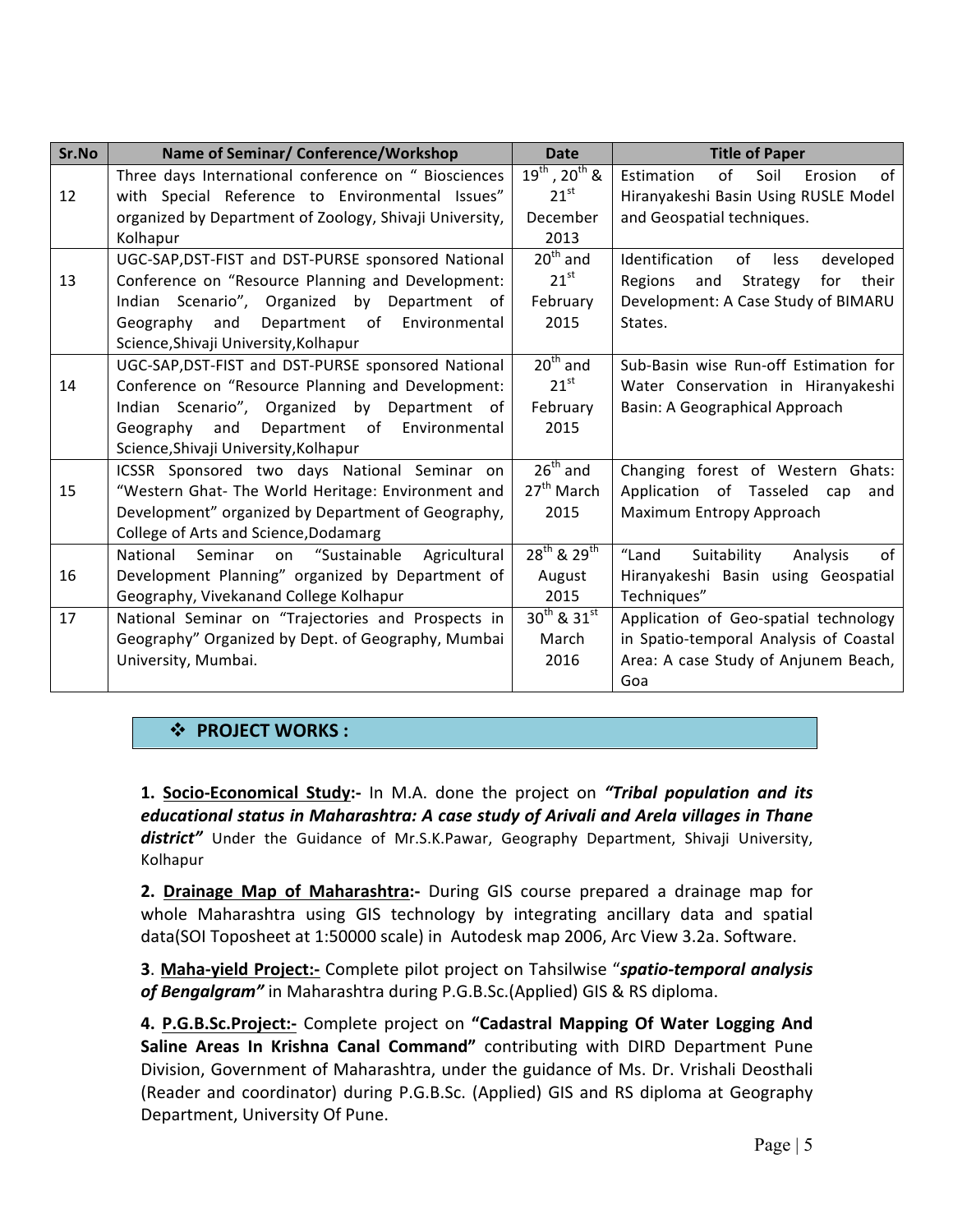**5.Maha-Soil Project:-** During M.Sc. Geoinformatics did pilot project to separated Agriculture and Non-Agriculture area from satellite image of Maharashtra with special reference to Bid District. in ArcGIS 9.1 Software.

**6. Mobile Mapping Project of Pune University:** - Complete Mobile mapping survey of Pune university campus by taking **Google Earth** image and Georeferancing in ERDAS Imagine 8.7 Software.

**7. Project on Digital Image Processing:**- In Parola Tahsil Awifs image Of Bid District done Digital Image Processing and generate super, unsuper classification image, NDVI, HIS, Texture, ANN and PCA in ERDAS Imagine 9.1 & ENVI 4.2 Software.

**8. NUIS Project:** -\_ In Survey of India, Pune worked on NUIS project (National Urban Information System) under the guidance of Mr.A.K.Singh (Deputy Superintending Surveyor Maharashtra and Goa GDC, Survey Of India, Pune), which is live project of IIRS(Indian Institute of Remote Sensing). In that we demarked the Municipal areas on high resolution merged (PAN+LISS-III) satellite image.

**9. M.Sc Project on Digital Photogrammetry:-** In M.Sc.Geoinformatics completed 6 Months project entitled, "Urban Utility Information System using Digital **Photogrammetry and GIS Technology"** at Survey of India (SOI), Pune under the guidance of Major General V.R.Mahendra, Additional Surveyor General, Maharashtra and Goa GDC, Govt. of India and Shri. B. Tripathy, superintending surveyor, Maharashtra & Goa, GDC, Pune -06.

10. M.B.A. Project on Urban Utility Information System:- During M.B.A. from The Global Open University, Nagaland, did the project on " Urban Utility Information **System of Pune City"** under the supervision of Dr. R.S. Deshmukh, Director, Micro Technology (India) Pvt. Limited, Pune.

**11.** M. Phil Project on City Sanitation Planning :- In my M. Phil programme from Tilak Maharashtra Vidyapeeth,Pune. I did my project research entitled, "City sanitation **Planning (CSP) of Gwalior City Using Geoinformatic Techniques"** under the guidance of Dr. J.B. Chougule, Principal Miraj Mahavidyalaya Miraj.

**12. UGC Major Research Project: -** Worked as a **Project Fellow** on UGC major research project of **Rs: 14,50,000/-** on the topic entitled, "Watershed Development and **Management in Hiranyakeshi Basin: A Geoinformatic Approach"** under the supervision of Prof.C.T.Pawar, Principal Investigator and Dr. S.S.Panhalkar, Co-Investigator of the Project during May 2011 to January 2014.

13. Ph.D. in Integrated Watershed Development :- Ph. D awarded from Shivaji University, Kolhapur on the research topic entitled, **"Integrated Watershed** *Development of in Hiranyakeshi Basin: A Geoinformatic Approach"* **under the guidance** of Dr. S.S. Panhalkar, Associate Professor, Dept. of Geography, Shivaji University, Kolhapur.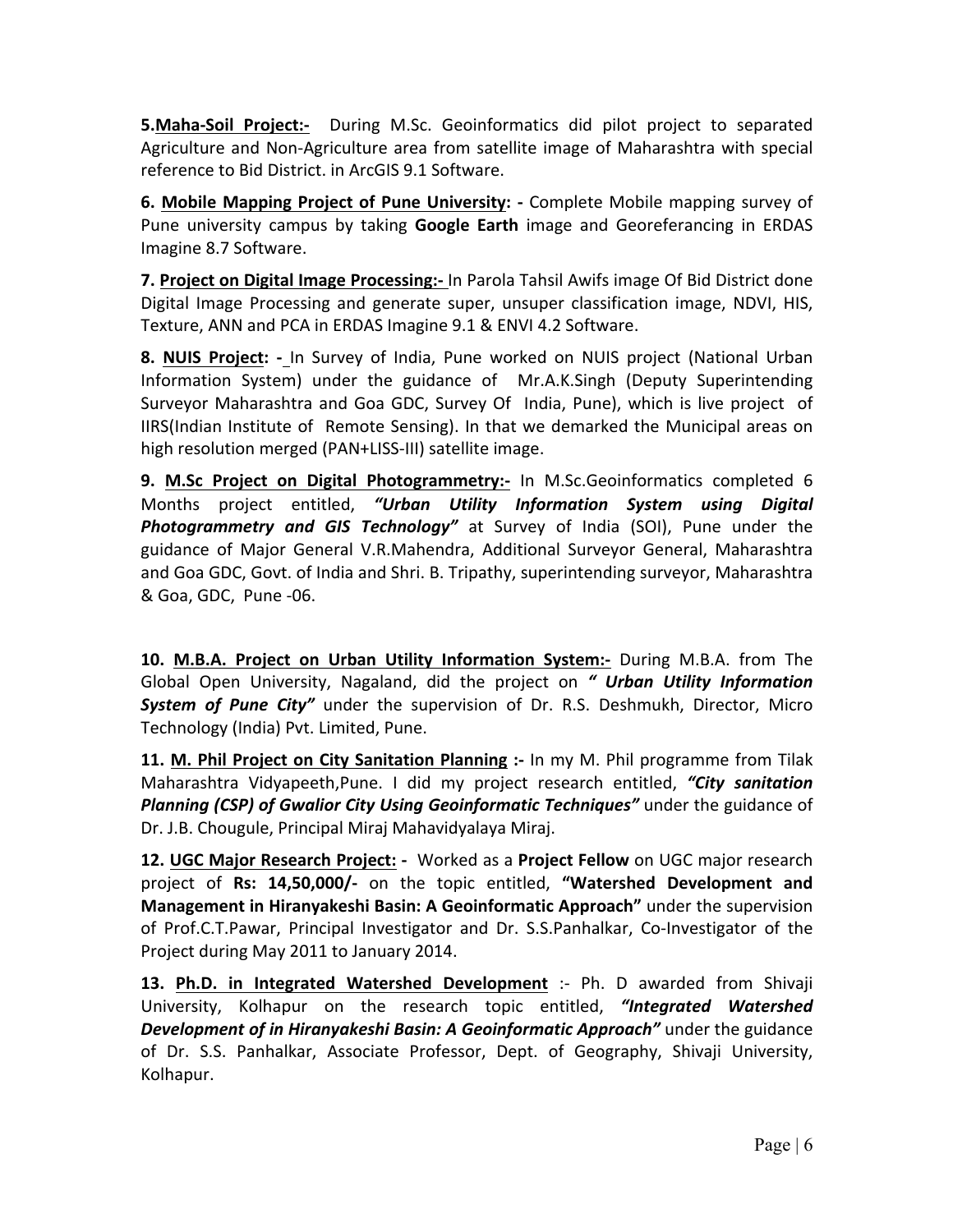## **❖ PROJECT GUIDENCE**

- **1.** Project Guidance to the Students of P.G.B.Sc.(Applied) GIS and RS, Pune University, Pune, project entitled, "Urban Utility Information System of Aurangabad *Municipal Corporation using GIS and Remote Sensing Technology"***.** In 2009
- **2.** Guidance for various projects to the Students of MICT-GIS training program at Micro Associates Consultancy (India) Pvt. Ltd. Pune - 411038 in 2009-2011
- **3.** Project Guidance to M.Sc. Geoinformatics students of Pune University for their summer projects at Micro Technology (India) Pvt. Ltd, Pune in 2009
- **4.** Co-guided to one batch of the students of P.G. Diploma in Geoinformatics, Dept. of Geography, Shivaji University, Kolhapur with the research topic entitled, *"Impact* Assessment of Takari Irrigation Project Using Geoinformatics" in year 2011-2012.
- **5.** Co-guided to one batch of the students of P.G. Diploma in Geoinformatics, Dept. of Geography, Shivaji University, Kolhapur with the research topic entitled, **"Apprisal of** Urban Sprawl and Network Analysis of Kolhapur City: A Geoinformatic Approach" in year 2011-2012.
- **6.** Guided M.A. student for their dissertation research work entitled, "Impact of tourism on local people: A Case study of two religious destinations in Ponda: Goa" at Department of Geography and Research Center, Parvatibai Chowgule College of Arts and Science, Margao, Goa in April 2016
- **7.** Guided M.A. student for their dissertation research work entitled, "Changing Land Use and Land Cover from Tourism Prospective Using Geospatial Techniques: A Case **Study of Anjunem Beach in Goa"** at Department of Geography and Research Center, Parvatibai Chowgule College of Arts and Science, Margao, Goa in April 2016.
- **8.** Guided M.A. student for their dissertation research work entitled, "City Growth and *Road Network Efficiency: Maseru City, LESETO"* at Department of Geography and Research Center, Parvatibai Chowgule College of Arts and Science, Margao, Goa in April 2016

## $\cdot$  **PROFESSIONAL EXPERIENCE**

**1. Company Name:** Micro Associates Consultancy (India) Pvt.Limited, Pune **Designation:** GIS Analyst/GIS Engineer **Joining Date:** August 2008 **Resignation Date:** April 2011 Nature of Work: Geoinformatics course teaching, Web-GIS Mapping, City Sanitation Planning of Ashta, Raisen, Khajuraho and Gwalior city of MP. in collaboration with CEMDS, Vienna based NGO. **Total Experience:** 2 year and 10 Months